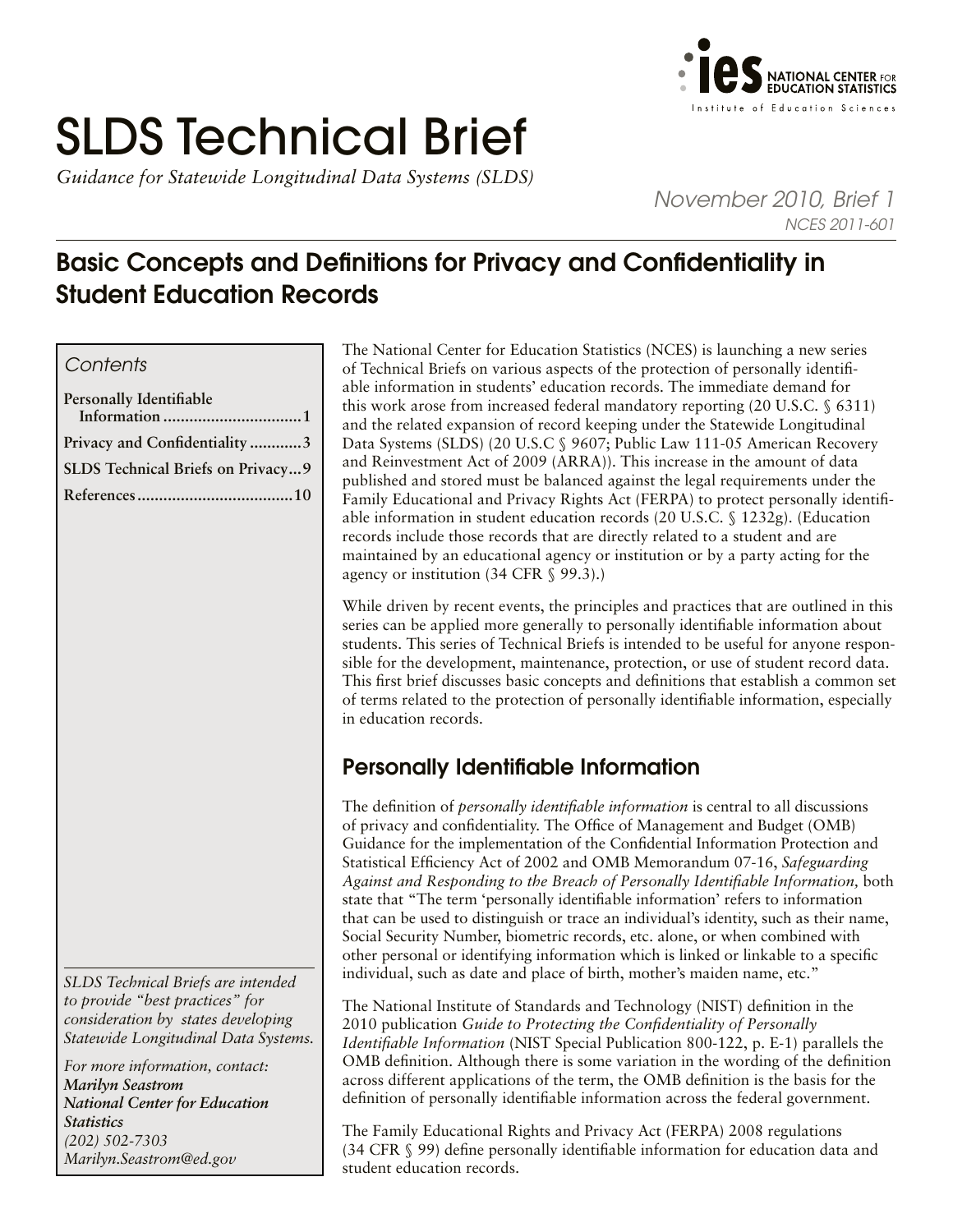*Personally identifiable information, as defined in FERPA, includes, but is not limited to:* 

- 1. The student's name;
- 2. The name of the student's parent or other family members;
- 3. The address of the student or student's family;
- 4. A personal identifier, such as the student's Social Security Number, student number, or biometric record;
- 5. Other indirect identifiers, such as the student's date of birth, place of birth, and mother's maiden name;
- 6. Other information that, alone or in combination, is linked or linkable to a specific student that would allow a reasonable person in the school community, who does not have personal knowledge of the relevant circumstances, to identify the student with reasonable certainty;
- 7. Information requested by a person who the educational agency or institution reasonably believes knows the identity of the student to whom the education record relates. (34 CFR § 99.3)

Discussions of personally identifiable information frequently use the concepts of *identifiable form* and *direct and indirect identifiers.* The first of these terms was codified in law in the E-Government Act of 2002 (Public Law 107-347). Section 208(d) of that Act states that "In this section, the term 'identifiable form' means any representation of information that permits the identity of an individual to whom the information applies to be reasonably inferred by either direct or indirect means" (44 U.S.C. § 3501, note).

The FERPA definition of personally identifiable information calls out specific direct identifiers, such as name, biometric record, Social Security Number, and student number. The FERPA regulations define a biometric record as including measurable biological or behavioral characteristics, such as fingerprints, retina and iris patterns, voiceprints, DNA sequence, facial characteristics, and handwriting (see 34 CFR § 99.3 for full definition).

The FERPA definition refers to "other indirect identifiers such as the student's date of birth, place of birth, and mother's maiden name" and to "other information that, alone or in combination, is linked or linkable to a specific student…" The FERPA definition also includes targeted requests that is requests where the person requesting the information is trying to get information on a specific student. For example, if there was a rumor published in the local paper that a public official was disciplined for cheating during his senior year

in high school, a request to the high school for the disciplinary records of students who were caught cheating during the year the public official was a senior would be considered a targeted request.

OMB Memorandum M-03-22 *OMB Guidance for Implementing the Privacy Provisions of the E-Government Act of 2002* and OMB Memorandum M-07-16 *Safeguarding Against and Responding to the Breach of Personally Identifiable Information* provide additional examples of direct and indirect identifiers. Direct identifiers include information that relates specifically to an individual such as the individual's residence, including for example, name, address, Social Security Number or other identifying number or code, telephone number, e-mail address, or biometric record. *Indirect identifiers* include information that can be combined with other information to identify specific individuals, including, for example, a combination of gender, birth date, geographic indicator, and other descriptors.

The 2010 NIST guide extends the list of examples of indirect identifiers to include place of birth, race, religion, weight, activities, employment information, medical information, education information, and financial information (NIST 2010 Special Publication 800-122, p. 2-2).

FERPA allows the public release of some personally identifiable student information as school directory information (20 U.S.C. § 1232g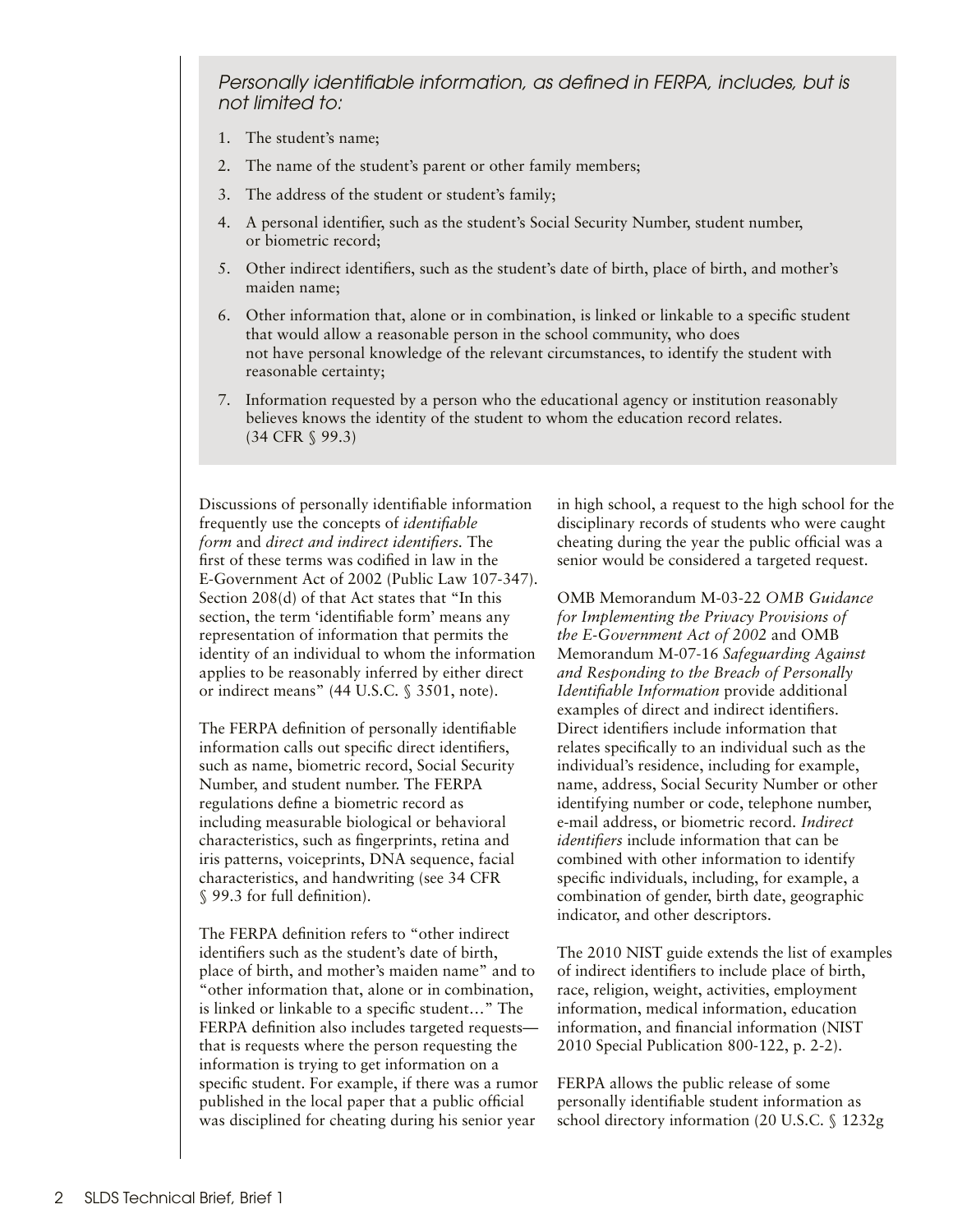<span id="page-2-0"></span>(b)(1)), where *directory information* is defined in the 2008 FERPA regulations as "information contained in an education record of a student that would not generally be considered harmful or an invasion of privacy if disclosed" (34 CFR § 99.3). The FERPA regulations also specify that directory information may not include a student's Social Security Number or an identification number that is used to access the student's education record. The FERPA regulations require that educational agencies or institutions provide public notice to parents of students or eligible students of the types of personally identifiable information that are designated as directory information (34 CFR § 99.37). The parent or the eligible student must be given the right to refuse to have any or all of the student's information released as directory information. (An "eligible student" is a student who has reached 18 years of age or is attending a postsecondary institution (34 CFR § 99.3).)

The 2008 FERPA regulations state that "Directory information includes, but is not limited to, the student's name; address; telephone listing; electronic mail address; photograph; date

# Privacy and Confidentiality

The terms privacy and confidentiality are often invoked in discussions about rights and responsibilities when it comes to student records;

#### Privacy Defined

The concept of *privacy* relates to individual autonomy and each person's control over their own information (Report of the National Academy of Science 1993 Panel Report *Private Lives and Public Policies,* p. 3). This includes each person's right to decide when and whether to share personal information, how much information to share, and the circumstances under which that information can be shared (Report of the National Academy of Science 1993 Panel Report *Private Lives and Public Policies,* p. 22).

The 2009 National Academy of Sciences Report from the Committee on National Statistics and the Center for Education Workshop, *Protecting Student Privacy and Facilitating Education Research,* defined privacy as "…an individual's control over who has access to information about and place of birth; major field of study; grade level; enrollment status (e.g., undergraduate or graduate, full-time or part-time); dates of attendance; participation in officially recognized activities and sports; weight and height of members of athletic teams; degrees, honors and awards received; and the most recent educational agency or institution attended" (34 CFR § 99.3).

In the Notice of Proposed Rule Making (NPRM) for the 2008 FERPA regulations, the U.S. Department of Education recognized that the risk of identifying a student in aggregate data is cumulative and related to previous releases of data from student education records in both directory information and aggregate reports that are assumed to protect personally identifiable information, as well as to data from external sources. Furthermore, in acknowledging that these risks have increased as a result of new technologies and methods that emerged since FERPA was enacted in 1974, the Department advised "that parties should minimize information released in directories to the extent possible" (73 Fed. Reg. 15574-602, March 24, 2008).

in fact, they are often used interchangeably even though they have distinct meanings. So exactly what does each of these terms mean?

him or her. The concept of privacy is relevant to what personal information becomes data" (Summary of the Committee on National Statistics' 2009 Workshop on *Protecting Student Records and Facilitating Education Research,* p. 3).

In the context of student education records and FERPA, privacy pertains to the rights of parents and eligible students to inspect and review the students' education records, to seek to amend education records, to consent to the release of personally identifiable information from education records for any disclosures that are not authorized in law, and to refuse to have personally identifiable information that is designated as directory information publicly released (20 U.S.C. § 1232g, 34 CFR §§ 99.7, 99.37).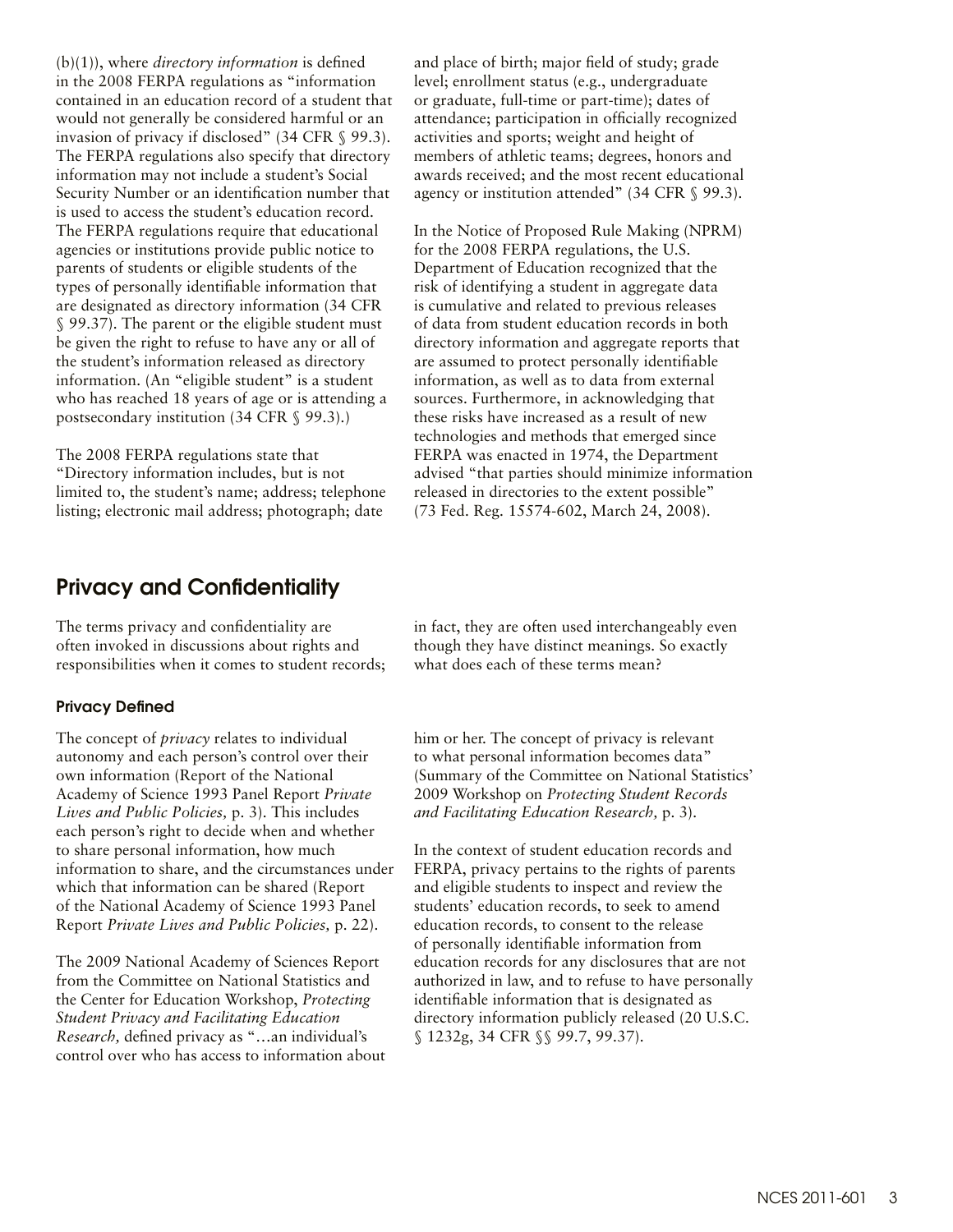## Confidentiality Defined

*Confidentiality* relates to the management of another individual's personally identifiable information. In a 2009 National Academy of Sciences, Institute of Medicine report, confidentiality is defined as referring to the obligations of those who receive personal information about an individual to respect the individual's privacy by safeguarding the information (Committee on Health Research and the Privacy of Health Information: The HIPAA Privacy Rule, 2009, *Beyond the HIPAA Privacy Rule: Enhancing Privacy, Improving Health Through Research,* pp. 17–18).

These concepts are echoed in the 2009 National Academies of Sciences workshop report on

### Disclosures of Confidential Information

These definitions introduce the concept of protecting personally identifiable information from release. This is also referred to as protecting personally identifiable information from *disclosure.* Under FERPA, "Disclosure means to permit access to or release, transfer, or other communication of personally identifiable information contained in education records by any means including oral, written, or electronic means, to any party except the party identified or the party that provided or created the record" (34 CFR § 99.3).

There are three types of disclosure*—authorized, unauthorized, and inadvertent.* FERPA *authorizes* or permits specific users and uses of personally identifiable information in student education records without the written consent of the parent or eligible student. These authorized disclosures include, but are not limited to, the following:

- » other school officials, including teachers within the agency or institution who have legitimate educational interests;
- » officials of another school, school system or postsecondary institution in which the student seeks to enroll;
- » authorized representatives of the Comptroller General of the United States, Attorney General of the United States, the Secretary of the U.S. Department of Education, and state and local educational authorities;
- » in connection with financial aid for which a student has applied or received;

protecting student records in which confidentiality is defined as "protection against the release of personal information. An important distinction is that privacy pertains to individuals; confidentiality to their information" (Report of the National Academy of Science 2009 Workshop *Protecting Student Privacy and Facilitating Education Research,* p. 4).

Legal and ethical responsibilities to protect against the release of personal information must be respected and enforced even if some of the same information is already in the public domain. The fact that some of the information is already in the public domain can make use or disclosure of other information more sensitive.

- » State and local officials or authorities to whom access is granted under state statute;
- » organizations conducting studies for, or on behalf of, educational agencies or institutions for the purpose of developing, validating, or administering predictive tests, administering student aid programs, and improving instruction, subject to confidentiality and privacy conditions (including a written agreement);
- » accrediting organizations for accrediting purposes;
- » parents of a dependent student;
- » information designated as directory information;
- » a parent of a student who is under age 18 and not enrolled in postsecondary education;
- » a student who has reached age 18 or enrolled in postsecondary education;
- » in connection with a health or safety emergency (see 34 CFR § 99.31 for additional details and exceptions).

An *unauthorized* disclosure occurs when personally identifiable information from a student's education record is made available to a third party who does not have legal authority to access the information. An *inadvertent*  disclosure occurs when information about an individual is unintentionally revealed through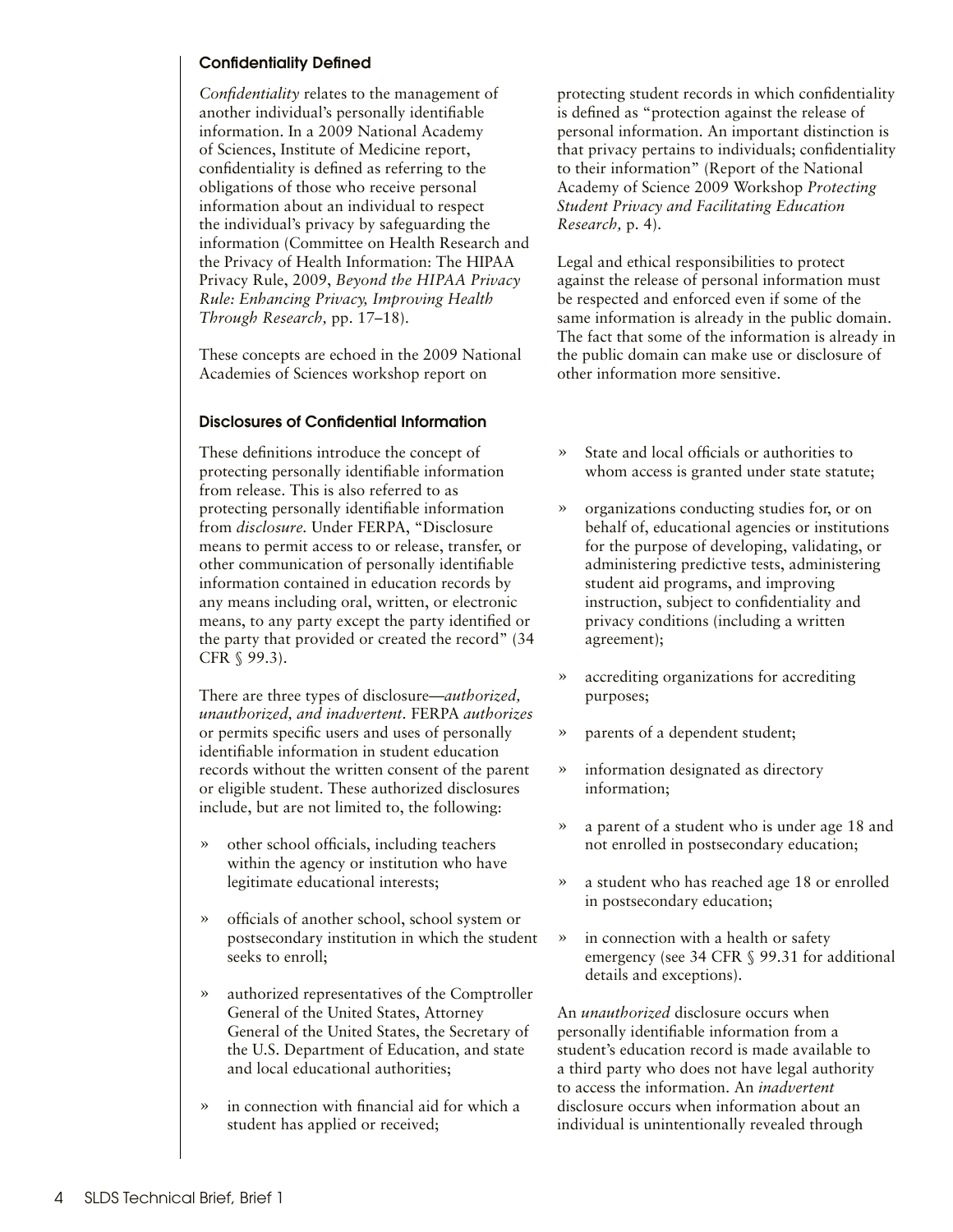information released to the public. This might happen, for example, through a security breach of the electronic system that is used to maintain and access the education records, as a result of a teacher or administrator leaving paper reports that include personally identifiable information in an unsecured location, or as a result of identifiable information about a student that can be derived from published summary statistics that were not fully protected.

The National Academy workshop report on protecting student privacy makes a further distinction between the confidential information in a student record that includes personal information and statistical reports derived from that information. The report cites as an example the fact that while a parent has the right to control information pertaining to the fact that his or her child is enrolled in a specific school, a summary statistic of the number of students enrolled in a school does not violate confidentiality and thus does not constitute a disclosure. In other words, it is not a disclosure or a violation of the confidentiality of the information in the data when personal information for a number of students is combined to produce a statistical report (Report of the National Academy of Science 2009 Workshop *Protecting Student Privacy and Facilitating Education Research,* p. 4).

While this is true in the case of a summary enrollment count, it is important to understand that even with statistical reports care must be taken to avoid *inadvertent* disclosures. Disclosures of this type are unintentional and occur when data in a student level file or aggregate data in tabulations allow the data user to identify a student, known as *identity disclosure,* or when data in a student level file or aggregate data in tabulations reveals sensitive information about a student, known as an *attribute disclosure.* For example, a statistical report of student assessment results for Hispanic third-graders in a specific school shows that there were students in this subgroup who scored in each of four different achievement levels. Knowing that these students were distributed across the four achievement levels does not reveal or disclose any information about an individual Hispanic third-grader's performance in that school. However, a statistical report for a different school shows that all of the Hispanic third-graders scored below the target performance level of proficient, and all of the White third-graders scored at or above the proficient level. The report for the second school reveals or discloses information about the performance of both White and Hispanic thirdgraders in this school—specifically, that each of the White third-graders reached or exceeded the performance target, while each of the Hispanic third-graders in the school failed to reach the target performance level. This release results in an attribute disclosure since specific performance can be associated with all of the students in clearly definable subgroups. (Preventing this type of inadvertent disclosure is the focus of a companion SLDS Technical Brief, *Statistical Methods for Protecting Personally Identifiable Information in Aggregate Reporting.*)

#### Protecting Confidentiality Through De-Identification and Anonymization of Data

Other terms that are used in discussing confidentiality include de-identification and anonymization. These concepts are central to protecting against disclosures in data files that are shared with external education researchers. The term *de-identified* information is used to describe records that have enough personally identifiable information removed or obscured such that the remaining information does not identify an individual and there is no reasonable basis to believe that the information can be used to identify an individual. The FERPA 2008 regulations subsection on de-identified records allows for the nonconsensual release of student level information from education records, provided that (1) all personally identifiable information is removed and (2) there is a reasonable determination that a student's identity is not personally identifiable. In making this determination, both single and

multiple data releases from the education records should be taken into account along with other information available from other sources (34 CFR  $$99.31(b)(1)$ .

In the 2008 issuance of the Final Rule for revisions to the FERPA regulations, the Department of Education referred interested parties to the Federal Committee on Statistical Methodology's Statistical Policy Working Paper 22 *Report on Statistical Disclosure Limitation Methodology* for advice on ways to de-identify student level data (73 Fed. Reg. 74806-35, Dec 9, 2008). The Working Paper includes techniques that can be used to protect against disclosures in student level records in a data file as well as techniques that can be used to protect against disclosures in aggregate tabular reports.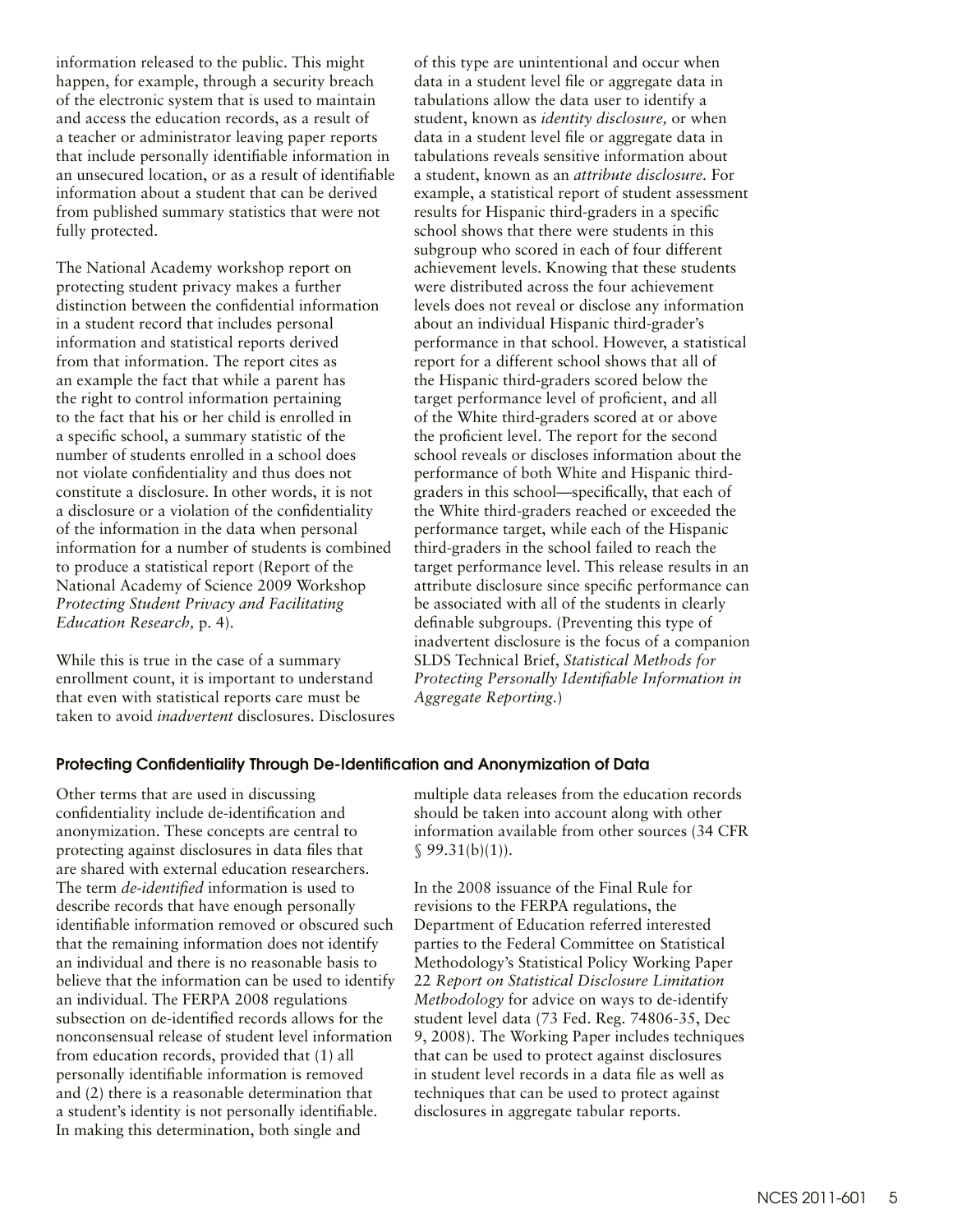Techniques described that can be used to protect student level data include generalizing the data by grouping continuous values and applying top and bottom coding to either continuous or categorical data to avoid outliers; suppressing the data by deleting entire records or parts of records; introducing "noise" into the data by adding small amounts of variation into selected data; swapping the data by exchanging certain data elements in one record with the same data elements from a similar record; blanking and imputing for randomly selected records; and blurring by replacing data with the average value by replacing a selected value (e.g., an outlier) of a data element with the average value for that data element for the entire group.

Techniques described to avoid disclosures in aggregate tabular data include establishing minimum cell sizes, suppression, complementary suppression, random rounding, controlled rounding, controlled tabular adjustment, and special rules to protect against disclosures that might include additional restrictions on publishing such as requiring results on more than one cell in a distribution, requiring certain size categories, and collapsing across categories.

Once a data file is de-identified, the FERPA regulations indicate that a re-identification code may be attached to the data file so that the file can be released for use for education research  $(34 \text{ CFR } \S$  99.31(b)(2)). While the de-identified data file with a re-identification code does not provide external researchers with personally identifiable information about students, a researcher is able to return to the source that issued the data to request additional data elements that can be added using the re-identification code.

The re-identification code should be independent of any of the personally identifiable information. Only a limited number of staff should have knowledge of the method used to produce the code. Under FERPA, the re-identification code (1) may not be used for any purpose other than matching the de-identified records to the source to obtain additional information for education research; (2) may not be used to identify a student or personally identifiable information about a student; and (3) may not be based on a student's Social Security Number or other personal information (34 CFR § 99.31(b)(2)).

To understand how this would work, take the case of a school district that received a data request from an external researcher who is interested in analyzing academic gains for students who participated in an afterschool enrichment program. To do this, the district creates a fully de-identified data file that includes the relevant individual student records drawn over the researcher-specified time period for a subset of data elements that do not identify individual students. During the course of the analysis, the researcher discovers that several additional data elements and an additional year of data are needed to produce a robust analysis. The district data manager uses the re-identification codes to identify the same set of students and create an extract file that includes the additional data elements and an additional year of data for those students. The researcher uses the code to link the new data to the existing analysis file and proceeds with the analysis.

*Anonymization* takes the data one step beyond de-identification. That is, anonymized data are data that have been de-identified, *and* they do not include a re-identification code. In an anonymized data file, the student case numbers in the data records cannot be linked back to the original student record system. Returning to the examples discussed above, anonymized data would not be useful to staff using data to monitor the progress and performance of individual students. However, if a professor at a university reads the research report from the analysis of academic gains of students in the afterschool enrichment program and decides that he or she would like to have a class of graduate students apply different analytic procedures to see if the results can be replicated, an anonymized file could be produced from the de-identified file used by the researchers to serve this purpose. To do this, the re-identification code must be removed and the file should be reviewed to ensure that additional statistical disclosure techniques do not need to be applied. The documentation for the anonymized data file should identify any disclosure limitation techniques that were applied and their implications for the analysis.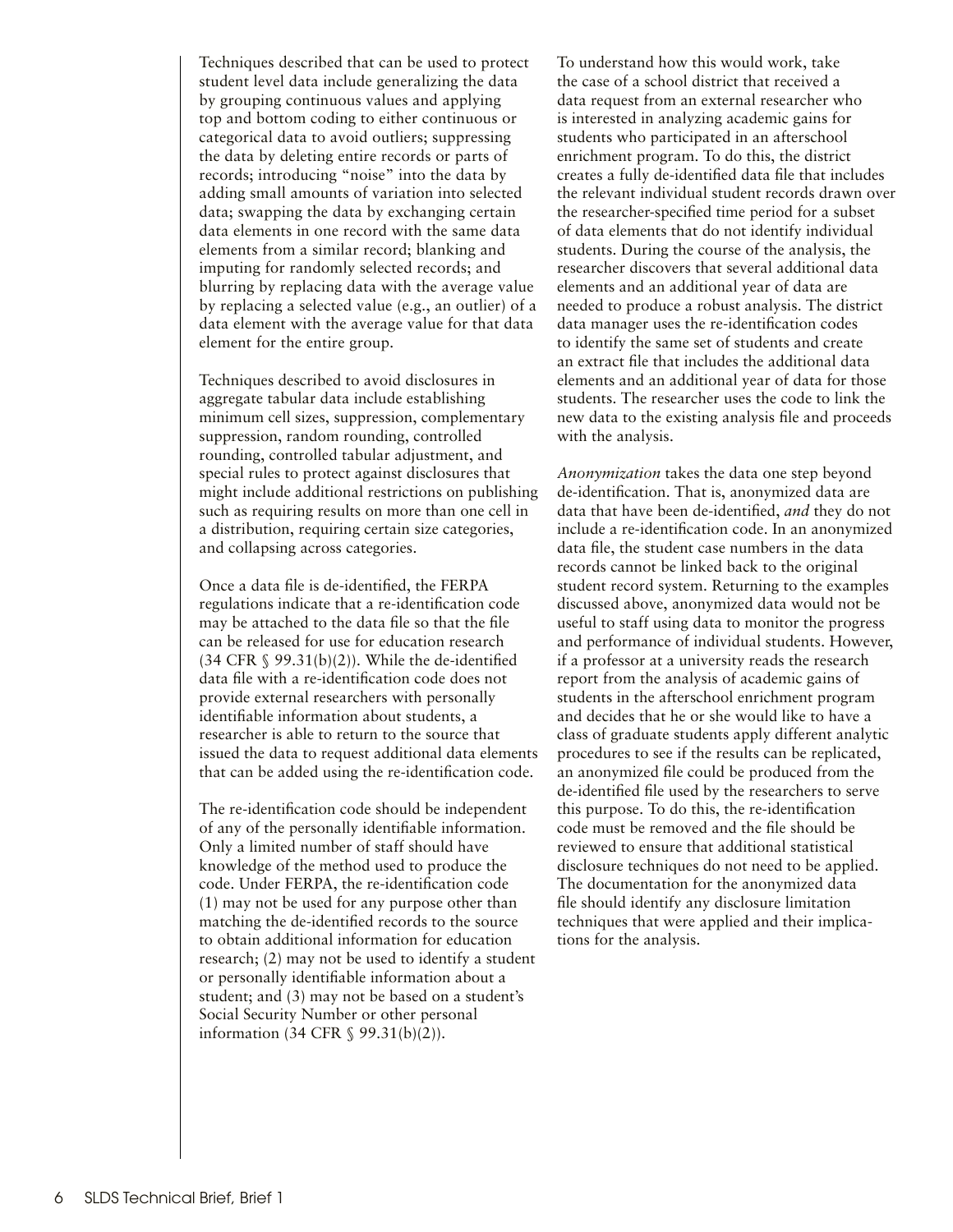## Data Stewardship and Privacy Framework

Maintaining personally identifiable information in student education records carries both legal and ethical responsibilities for protecting the information and for ensuring the proper handling and use of the information. These concepts are part of data stewardship. The American Statistical Association's Committee on Privacy and Confidentiality cites the U.S. Census Bureau definition of data stewardship as an "organizational commitment to ensure that identifiable information is collected, maintained, used, and disseminated in a way that respects privacy, ensures confidentiality and security, reduces reporting burden, and promotes access to statistical data for public policy."

These elements of data stewardship are enacted in the various federal privacy and confidentiality laws that govern the use of personally identifiable information, including the Privacy Act of 1974, the Paper Work Reduction Act of 1980, the FERPA of 1974, the Education Sciences Reform Act of 2002 (and related authorizing laws from 1988 and 1994), and the Confidential Information Protection and Statistical Efficiency Act of 2002. They are also included in a set of tenets known as Privacy Principles or, alternatively, as Fair Information Practices. These Privacy Principles, which have been credited as forming the framework for most modern privacy laws, can be traced to the 1973 U.S. Department of Health, Education, and Welfare (HEW) report *Records, Computers and the Rights of Citizens,* Report of the Secretary's Advisory committee on Automated Personal Data Systems. The 1973 report recommended the enactment of a *Federal Code of Fair Information Practice,* consisting of a set of privacy principles.

The 1973 privacy principles set the stage for the passage of three landmark pieces of legislation—the Privacy Act, FERPA, and the Paper Work Reduction Act. Parental complaints about intrusive surveys and other data-collection activities have been cited as one reason for the enactment of FERPA (The 1977 Privacy Protection Commission, Chapter 10 Record Keeping in the Education Relationship).

These privacy principles were described in the 1973 HEW Report as safeguard requirements for data systems that include personally identifiable information. Each of these principles can be found in FERPA and the FERPA Regulations. The first principle, that there should be no secret records of personal data, is evident in the required FERPA annual notification to parents and eligible students of their right to inspect and review the student's education records (20 U.S.C. § 1232g (e); 34 CFR § 99.7). The second principle, that an individual has the right to know what personal information is retained and how it is used, is operationalized through the right to inspect and review the student's education record (20 U.S.C. § 1232g (e); 34 CFR § 99.10) and through the permissible uses of the information which are described in 20 U.S.C. § 1232g (b) and 34 CFR § 99.31. The third principle, the limitation of alternative uses of personal information without consent, is evident in the FERPA requirement that the parent or eligible student provide written consent for the student's information to be used for any purpose not specified in law (20 U.S.C. § 1232g (b)(1); 34 CFR § 99.30). The fourth principle, that an individual has the right to correct or amend a record of personal information, is addressed in law through the requirement that the parent or

# *The 1973 Fair Information Practices included five principles:*

- 1. There must be no personal data record keeping systems whose very existence is secret.
- 2. There must be a way for an individual to find out what information about him or her is in a record and how it is used.
- 3. There must be a way for an individual to prevent information about him that was obtained for one use from being used or made available for other purposes without his consent.
- 4. There must be a way for an individual to correct or amend a record of identifiable information about him.
- 5. Any organization creating, maintaining, using, or disseminating records of identifiable personal data must assure the reliability of the data for the intended use and must prevent misuse of the data.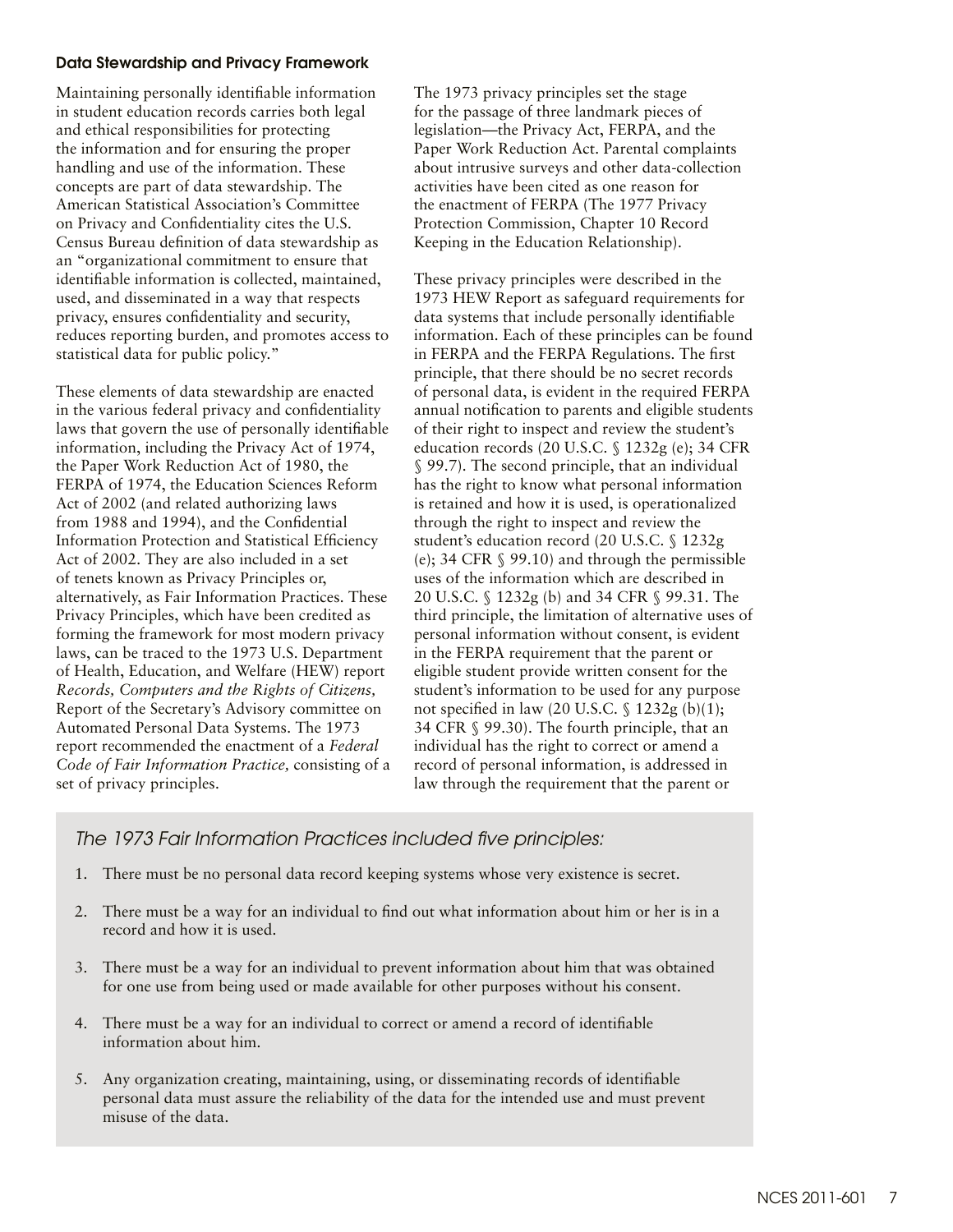an eligible student be provided an opportunity to challenge and seek a correction of the content of a student's record "to insure that the records are not inaccurate, misleading, or otherwise in violation of the student's privacy" (20 U.S.C. § 1232g (a)(2); 34 CFR § 99.20). Finally, the fifth principle, the obligation to prevent the misuse of any personal data maintained and to ensure the reliability of the data for the intended use, is codified in the limitations on permissible uses of

the information (20 U.S.C.  $\frac{6}{3}$  1232g (b)(1)(A-J); 34 CFR §§ 99.31, 99.33–99.35).

The Privacy Act of 1974 called for a Commission to evaluate the implementation of the Privacy Act. The resulting Privacy Protection Study Commission expanded the HEW Commission's list of five Fair Information Practices to a set of eight principles, variations of which have been adopted broadly nationally and internationally.

The recent **Department of Homeland Security and Chief Information Officer Fair Information Practice Principles** include the following:

- 1. **TRANSPARENCY—**providing notice to the individual regarding the collection, use, dissemination, and maintenance of personally identifiable information.
- 2. **INDIVIDUAL PARTICIPATION AND REDRESS—**involving the individual in the process of using personally identifiable information and seeking individual consent for the collection, use, dissemination, and maintenance of personally identifiable information. Providing mechanisms for appropriate access, correction, and redress regarding the use of personally identifiable information.
- 3. **PURPOSE SPECIFICATION—**specifically articulating the authority that permits the collection of personally identifiable information and specifically articulating the purpose or purposes for which the personally identifiable information is intended to be used.
- 4. **DATA MINIMIZATION AND RETENTION—**only collecting personally identifiable information that is directly relevant and necessary to accomplish the specified purpose(s). Only retaining personally identifiable information for as long as is necessary to fulfill the specified purpose(s).
- 5. **USE LIMITATION—**using personally identifiable information solely for the purpose(s) specified in the public notice. Sharing information should be for a purpose compatible with the purpose for which the information was collected.
- 6. **DATA QUALITY AND INTEGRITY—**ensuring, to the greatest extent possible, that personally identifiable information is accurate, relevant, timely, and complete for the purposes for which it is to be used, as identified in the public notice.
- 7. **SECURITY—**protecting personally identifiable information (in all media) through appropriate administrative, technical, and physical security safeguards against risks such as loss, unauthorized access or use, destruction, modification, or unintended or inappropriate disclosure.
- 8. **ACCOUNTING AND AUDITING—**providing accountability for compliance with all applicable privacy protection requirements. Including all identified authorities and established policies and procedures that govern the collection, use, dissemination, and maintenance of personally identifiable information. Auditing for the actual use of personally identifiable information to demonstrate compliance with established privacy controls.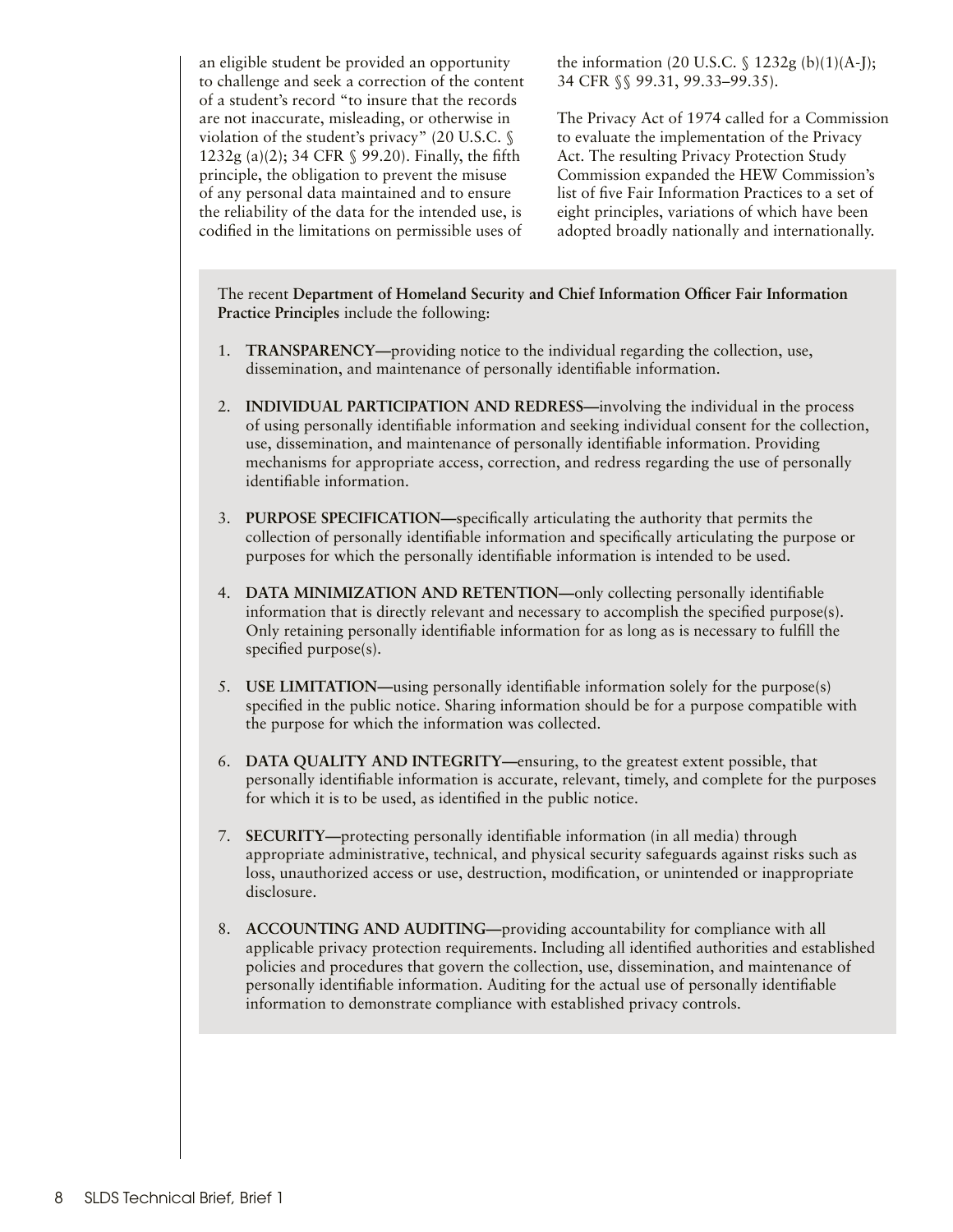# <span id="page-8-0"></span>SLDS Technical Briefs on Privacy

The principles of the Fair Information Practice Principles provide the framework for a sound privacy and confidentiality data protection program. The information practices are recurring themes in each of the reports in the NCES series

# Data Stewardship

An understanding of the principles of data stewardship at the school, district, and state levels provides an essential foundation for ensuring student privacy. Data stewardship starts with decisions as to what personally identifiable information is needed to successfully monitor each student's progress through the education system. Data stewardship also involves a commitment to ensuring that personally identifiable information is collected, maintained, used, and disseminated in a way that respects privacy, ensures confidentiality and security, and promotes access to data for policy formation. To provide data stewardship, there is a need for clearly established policies and procedures that govern collection, storage, processing, and access to an individual student's education records. Role-based or managed access

# Electronic Data Security

The development and maintenance of an efficient state longitudinal data system requires the use of an electronic record system. Because these data systems include personally identifiable student information, they should be in an electronically secure environment. All data and the hardware, software, and network infrastructure should be

of Technical Briefs on various aspects of the protection of personally identifiable information in students' education records. In addition to this Technical Brief, the Briefs include the following topics.

to individual data is one key element of data stewardship. Specifically, policies and procedures should identify who within an educational agency or institution is authorized to access the records and the conditions under which they may be accessed and released. Policies could cover topics such as limiting access to "need to know" and rules and procedures to prohibit authorized users from looking at information they are not authorized to access (i.e., browsing). Procedures could include the use of signed statements of nondisclosure for authorized staff, specified methods for access and retrieval of individual records, and the identification of a secure location for their use (Fair Information Practice Principles 1 through 8).

firewall secure and password protected to be safe from unauthorized external access. Furthermore, electronic encryption or secure networks should be used to transmit data with personally identifiable information between different entities (e.g., between the district and the state agencies) (Fair Information Principles 7 and 8).

# Statistical Methods for Data Protection in Aggregate Reporting

Using information contained in student education records and related state longitudinal data systems for reporting and research requires reporting information on aggregates of students. Such reporting requires the identification and use of appropriate disclosure avoidance techniques to protect the identity of individual students in publicly available information. Because education data are reported at multiple levels (i.e., school, district, state, and federal) and in external studies, care must be taken to avoid inadvertent disclosures that can occur through comparisons of

# External Data Use and Written Agreements

The FERPA regulations include provisions that permit the nonconsensual release of de-identified data sets with re-identification codes to facilitate external research (34 CFR § 99.31(b)). Each of these concepts is discussed. In addition, the

released data across reporting levels. Some current practices can result in inadvertent disclosures. A set of reporting rules that offers one approach to protecting identifiable student information in aggregate reported data will be presented. The goal of these reporting rules is to have an easy to understand and implement set of steps that can be used to protect personally identifiable student data in aggregate data. To facilitate the implementation of these rules, NCES will also provide an online tool that can be used to implement the rules (Fair Information Principle 7).

FERPA regulations include provisions that permit state and local educational authorities to redisclose personally identifiable information from education records to organizations conducting studies pursuant to the terms of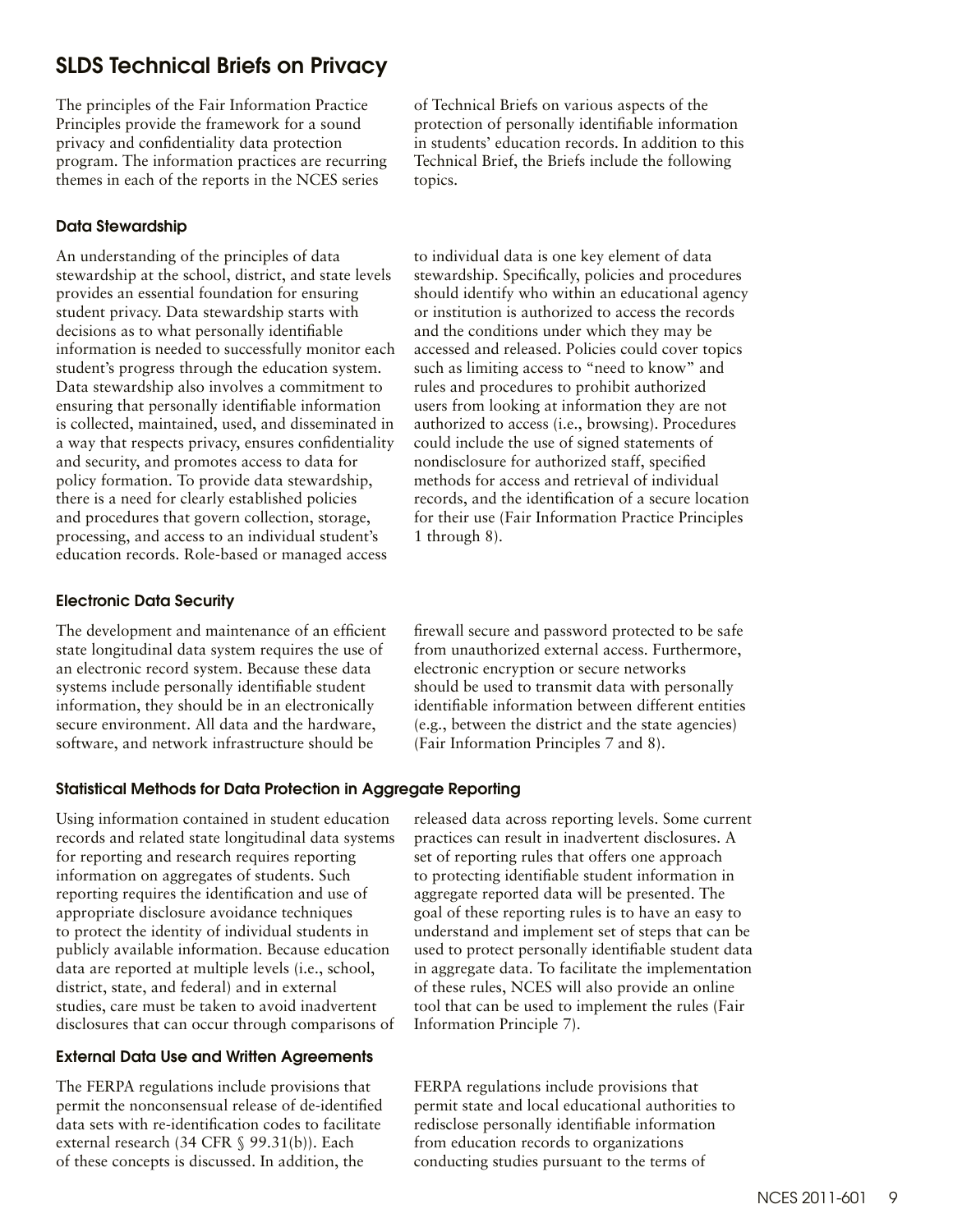<span id="page-9-0"></span>34 C.F.R. §  $99.31(a)(6)(ii)(C)$  through the use of written agreements that identify and codify the terms of data sharing. Recommended components

## **Training**

To successfully implement a privacy and confidentiality program for student education records, the managers of student education record systems should provide relevant staff at the state, district and school levels with periodic training to inform them of the continuing data use and data protection provisions in FERPA and other applicable privacy and security statutes and to train them on methods for compliance. These training needs are identified, with suggestions for specific content, in the guidance documents.

## Summary

This series of SLDS Technical Briefs is intended to open a conversation with education practitioners responsible for developing and using electronic student record systems about student privacy considerations that arise in these record systems.

# References

American Statistical Association, Committee on Privacy and Confidentiality. *Key Terms/ Definitions in Privacy and Confidentiality.*  Alexandria, VA: Retrieved from [http://www.](http://www.amstat.org/committees/pc/keyterms.html) [amstat.org/committees/pc/keyterms.html](http://www.amstat.org/committees/pc/keyterms.html) on 6/17/2010.

Code of Federal Regulations, Title 34—Education, Part 99. *Family Educational and Privacy Rights,* (34CFR99). Washington, DC: GPO Access e-CFR. Retrieved from [http://ecfr.gpoaccess.gov/cgi/t/text/](http://ecfr.gpoaccess.gov/cgi/t/text/ext-idx?c=ecfr&sid=44d350c26fb9cba4a156bf805f297c9e&tpl=/ecfrbrowse/Title34/34cfr99_main_02.tpl) [ext-idx?c=ecfr&sid=44d350c26fb9cba4a156bf](http://ecfr.gpoaccess.gov/cgi/t/text/ext-idx?c=ecfr&sid=44d350c26fb9cba4a156bf805f297c9e&tpl=/ecfrbrowse/Title34/34cfr99_main_02.tpl) [805f297c9e&tpl=/ecfrbrowse/Title34/34cfr99\\_](http://ecfr.gpoaccess.gov/cgi/t/text/ext-idx?c=ecfr&sid=44d350c26fb9cba4a156bf805f297c9e&tpl=/ecfrbrowse/Title34/34cfr99_main_02.tpl) main 02.tpl on 9/9/2010.

Duncan, George T., Jabine, Thomas B. and de Wolf, Virginia A., Editors (1993). *Private Lives and Public Policies: Confidentiality and Accessibility of Government Statistics.* Panel on Confidentiality and Data Access, National Research Council. Washington, DC: National Academy Press.

Federal Register, Office of Management and Budget. *Implementation Guidance for Title V of the E-Government Act, Confidential Information Protection and Statistical Efficiency Act of 2002*  (CIPSEA). Washington, DC: Vol. 72, No. 115/ Friday, June 15, 2007. Retrieved from [http://](http://www.whitehouse.gov/sites/default/files/omb/assets/omb/fedreg/2007/061507_cipsea_guidance.pdf) [www.whitehouse.gov/sites/default/files/omb/assets/](http://www.whitehouse.gov/sites/default/files/omb/assets/omb/fedreg/2007/061507_cipsea_guidance.pdf) [omb/fedreg/2007/061507\\_cipsea\\_guidance.pdf](http://www.whitehouse.gov/sites/default/files/omb/assets/omb/fedreg/2007/061507_cipsea_guidance.pdf) on 9/9/2010.

of these agreements will be discussed and a model template for an agreement will be provided (Fair Information Principles 5, 6, and 7).

Data stewards and analysts will need training on newly identified disclosure limitation procedures and reporting rules for the increased protection of personally identifiable information in student education records. The technology staff should be trained on secure data transmissions, and data stewards and data managers should be trained on internal access rules and procedures and on the use of written data agreements and signed statements of nondisclosure (All Fair Information Principles, but especially 5, 6, 7, and 8)

NCES welcomes input on this and each of the forthcoming SLDS Technical Briefs on Privacy. You may direct comments to **[SLDStechbrief@](mailto:SLDStechbrief%40ed.gov?subject=)** [ed.gov](mailto:SLDStechbrief%40ed.gov?subject=).

Federal Register, Part II Department of Education. *Family Educational Rights and Privacy; Proposed Rule (34 CFR Part 99).* Washington, DC: Vol. 73, No. 57/ Monday, March 24, 2008.

Federal Register, Part II Department of Education. *Family Educational Rights and Privacy; Final Rule (34 CFR Part 99).* Washington, DC: Vol. 73, No. 237/ Tuesday, December 9, 2008.

McCallister, E., Grance, T., and Scarfone, K. (2010). *Guide to Protecting the Confidentiality of Personally Identifiable Information (PII): Recommendations of the National Institute of Standards and Technology* (NIST Special Publication 800-122). National Institute of Standards and Technology, U.S. Department of Commerce. Washington, DC: Retrieved from [http://csrc.nist.gov/publications/nistpubs/800-122/](http://csrc.nist.gov/publications/nistpubs/800-122/sp800-122.pdf) [sp800-122.pdf](http://csrc.nist.gov/publications/nistpubs/800-122/sp800-122.pdf) on 5/4/2010.

National Academy of Sciences, Committee on National Statistics and the Center for Education, Workshop (2009). *Protecting Student Privacy and Facilitating Education Research.* Washington, DC: National Academy Press.

National Academy of Sciences, Institute of Medicine, Committee on Health Research and the Privacy of Health Information: The HIPAA Privacy Rule (2009). *Beyond the HIPAA Privacy Rule: Enhancing Privacy, Improving Health Through Research.* Washington, DC: National Academy Press.